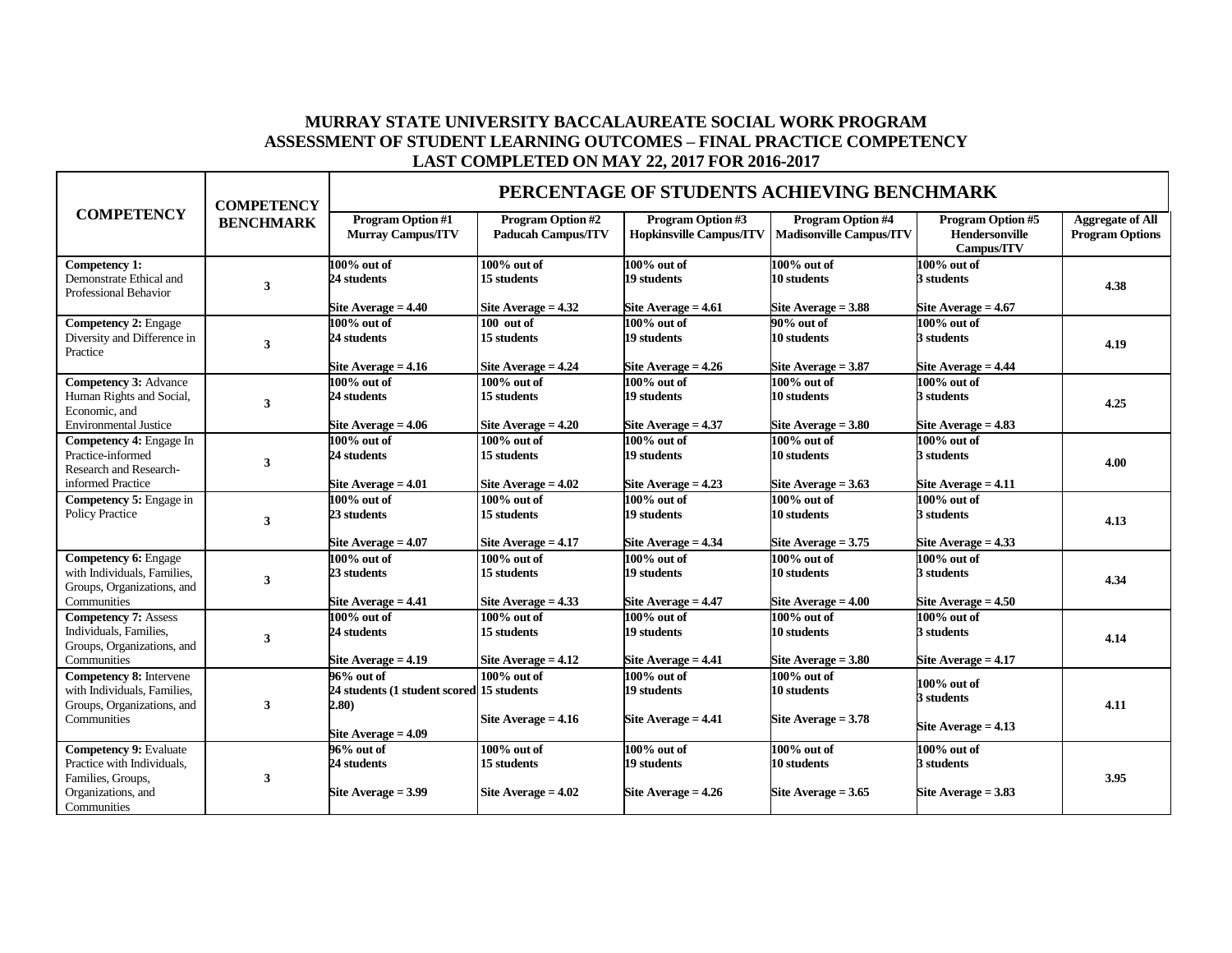## **MURRAY STATE UNIVERSITY BACCALAUREATE SOCIAL WORK PROGRAM ASSESSMENT OF STUDENT LEARNING OUTCOMES – FINAL KNOWLEDGE ASSESSMENT LAST COMPLETED ON 2/17/2017 FOR FALL 2016 - SPRING 2017**

| <b>Program Option #1</b><br><b>Program Option #2</b><br><b>Program Option #5</b><br><b>Program Option #3</b><br><b>Program Option #4</b><br><b>Aggregate of All</b><br><b>Hopkinsville Campus/ITV</b><br><b>Murray Campus/ITV</b><br><b>Paducah Campus/ITV</b><br><b>Madisonville Campus/ITV</b><br><b>Henderson Campus/ITV</b><br><b>Program Options</b><br>95.2% out of<br>100% out of<br>Competency $1$ :<br>95.8% out of<br>$100\%$ out of<br>66.7% out of<br>Demonstrate Ethical and<br>21 students (1 student<br>24 students (1 student scored 19 students<br>12 students<br>3 students (1 student scored<br>Professional Behavior<br>scored 3.00)<br>4.57<br>4<br>2.00)<br><b>3.00)</b><br>Site Average $= 4.84$<br>Site Average $= 4.67$<br>Site Average $= 4.63$<br>Site Average $= 4.71$<br>Site Average $= 4.00$<br>78.9% out of<br>$100\%$ out of<br><b>Competency 2: Engage</b><br>66.7% out of<br>85.7% out of<br>58.3% out of<br>Diversity and Difference<br>19 students<br>24 students (7 students<br>21 students (2 students<br>12 students (5 students<br>3 students<br>in Practice<br>scored 3.00, 1 student scored<br>scored 3.00, 1 student scoredscored 3.00)<br>4.09<br>4<br>2.00)<br>2.00)<br>Site Average $= 4.16$<br>Site Average $= 4.33$<br>Site Average $= 3.83$<br>Site Average $= 3.83$<br>Site Average $= 4.29$<br>94.7% out of<br><b>Competency 3: Advance</b><br>$100\%$ out of<br>91.7% out of<br>$100\%$ out of<br>$100\%$ out of<br>12 students (1 student<br>Human Rights and Social,<br>24 students<br>19 students<br>21 students<br>3 students<br>3.95<br>Economic, and<br>3<br>scored 3.00)<br><b>Environmental Justice</b><br>Site Average $= 3.96$<br>Site Average = 3.89<br>Site Average $= 4.00$<br>Site Average $=$ 4.00<br>Site Average $= 3.92$<br>Competency 4: Engage In<br>$100\%$ out of<br>100% out of<br>100% out of<br>91.7% out of<br>$100\%$ out of<br>Practice-informed<br>24 students (1 student scored 19 students<br>21 students<br>12 students<br>3 students<br>Research and Research-<br>4.88<br>3.00, 1 student scored 0.00)<br>4<br>informed Practice<br>Site Average $= 4.89$<br>Site Average $= 4.86$<br>Site Average $= 5.00$<br>Site Average $= 5.00$<br>Site Average $= 4.63$<br>$100\%$ out of<br>$100\%$ out of<br>$100\%$ out of<br>100% out of<br>$100\%$ out of<br>Competency 5:<br>24 students<br>19 students<br><b>Engage in Policy Practice</b><br>21 students<br>12 students<br>3 students<br>4.98<br>4<br>Site Average $= 4.92$<br>Site Average = 5.00<br>Site Average $= 5.00$<br>Site Average $= 5.00$<br>Site Average $= 5.00$<br>Competency 6:<br>91.7% out of<br>94.7% out of<br>$100\%$ out of<br>91.7% out of<br>$100\%$ out of<br>Engage with Individuals,<br>24 students (2 students<br>19 students (1 students<br>21 students<br>12 students (1 student<br>3 students<br>Families, Groups,<br>4.59<br>cored 3.00)<br>scored 3.00)<br>scored 3.00)<br>4<br>Organizations, and<br>Site Average = 4.67<br>Site Average $= 4.67$<br>Site Average = $4.67$<br>Site Average $= 4.63$<br>Site Average = $4.33$<br>Communities<br>Competency 7:<br>$100\%$ out of<br>$100\%$ out of<br>$100\%$ out of<br>100% out of<br>$100\%$ out of<br>Assess Individuals,<br>24 students<br>21 students<br>3 students<br>19 students<br>12 students<br>3<br>3.90<br>Families, Groups,<br>Organizations, and<br>Site Average $= 3.96$<br>Site Average = 3.89<br>Site Average = 4.00<br>Site Average = 4.00<br>Site Average $= 3.67$<br>Communities<br><b>Competency 8:</b> Intervene<br>$100\%$ out of<br>91.7% out of<br>$100\%$ out of<br>$100\%$ out of<br>$100\%$ out of<br>with Individuals, Families,<br>24 students (2 students<br>19 students<br>21 students<br>12 students<br>3 students<br>Groups, Organizations,<br>5<br>5.64<br>scored 4.00)<br>and Communities<br>Site Average $= 5.63$<br>Site Average $= 5.62$<br>Site Average $= 5.42$<br>Site Average $= 6.00$<br>Site Average $= 5.54$<br><b>Competency 9: Evaluate</b><br>$100\%$ out of<br>$100\%$ out of<br>$100\%$ out of<br>$100\%$ out of<br>$100\%$ out of<br>Practice with Individuals,<br>24 students<br>19 students<br>12 students<br>3 students<br>21 students<br>Families, Groups,<br>3<br>3.89<br>Organizations, and<br>Site Average = 3.89<br>Site Average $= 3.95$<br>Site Average $= 4.00$<br>Site Average = 3.96<br>Site Average $= 3.67$<br>Communities | <b>COMPETENCY</b> | <b>COMPETENCY</b> | PERCENTAGE OF STUDENTS ACHIEVING BENCHMARK |  |  |  |  |  |  |
|------------------------------------------------------------------------------------------------------------------------------------------------------------------------------------------------------------------------------------------------------------------------------------------------------------------------------------------------------------------------------------------------------------------------------------------------------------------------------------------------------------------------------------------------------------------------------------------------------------------------------------------------------------------------------------------------------------------------------------------------------------------------------------------------------------------------------------------------------------------------------------------------------------------------------------------------------------------------------------------------------------------------------------------------------------------------------------------------------------------------------------------------------------------------------------------------------------------------------------------------------------------------------------------------------------------------------------------------------------------------------------------------------------------------------------------------------------------------------------------------------------------------------------------------------------------------------------------------------------------------------------------------------------------------------------------------------------------------------------------------------------------------------------------------------------------------------------------------------------------------------------------------------------------------------------------------------------------------------------------------------------------------------------------------------------------------------------------------------------------------------------------------------------------------------------------------------------------------------------------------------------------------------------------------------------------------------------------------------------------------------------------------------------------------------------------------------------------------------------------------------------------------------------------------------------------------------------------------------------------------------------------------------------------------------------------------------------------------------------------------------------------------------------------------------------------------------------------------------------------------------------------------------------------------------------------------------------------------------------------------------------------------------------------------------------------------------------------------------------------------------------------------------------------------------------------------------------------------------------------------------------------------------------------------------------------------------------------------------------------------------------------------------------------------------------------------------------------------------------------------------------------------------------------------------------------------------------------------------------------------------------------------------------------------------------------------------------------------------------------------------------------------------------------------------------------------------------------------------------------------------------------------------------------------------------------------------------------------------------------------------------------------------------------------------------------------------------------------------------------------------------------------------------------------------------------------------------------------------------------------------------------------------------------------------------------------------------------------------------------------------------------------------------------|-------------------|-------------------|--------------------------------------------|--|--|--|--|--|--|
|                                                                                                                                                                                                                                                                                                                                                                                                                                                                                                                                                                                                                                                                                                                                                                                                                                                                                                                                                                                                                                                                                                                                                                                                                                                                                                                                                                                                                                                                                                                                                                                                                                                                                                                                                                                                                                                                                                                                                                                                                                                                                                                                                                                                                                                                                                                                                                                                                                                                                                                                                                                                                                                                                                                                                                                                                                                                                                                                                                                                                                                                                                                                                                                                                                                                                                                                                                                                                                                                                                                                                                                                                                                                                                                                                                                                                                                                                                                                                                                                                                                                                                                                                                                                                                                                                                                                                                                                                  |                   | <b>BENCHMARK</b>  |                                            |  |  |  |  |  |  |
|                                                                                                                                                                                                                                                                                                                                                                                                                                                                                                                                                                                                                                                                                                                                                                                                                                                                                                                                                                                                                                                                                                                                                                                                                                                                                                                                                                                                                                                                                                                                                                                                                                                                                                                                                                                                                                                                                                                                                                                                                                                                                                                                                                                                                                                                                                                                                                                                                                                                                                                                                                                                                                                                                                                                                                                                                                                                                                                                                                                                                                                                                                                                                                                                                                                                                                                                                                                                                                                                                                                                                                                                                                                                                                                                                                                                                                                                                                                                                                                                                                                                                                                                                                                                                                                                                                                                                                                                                  |                   |                   |                                            |  |  |  |  |  |  |
|                                                                                                                                                                                                                                                                                                                                                                                                                                                                                                                                                                                                                                                                                                                                                                                                                                                                                                                                                                                                                                                                                                                                                                                                                                                                                                                                                                                                                                                                                                                                                                                                                                                                                                                                                                                                                                                                                                                                                                                                                                                                                                                                                                                                                                                                                                                                                                                                                                                                                                                                                                                                                                                                                                                                                                                                                                                                                                                                                                                                                                                                                                                                                                                                                                                                                                                                                                                                                                                                                                                                                                                                                                                                                                                                                                                                                                                                                                                                                                                                                                                                                                                                                                                                                                                                                                                                                                                                                  |                   |                   |                                            |  |  |  |  |  |  |
|                                                                                                                                                                                                                                                                                                                                                                                                                                                                                                                                                                                                                                                                                                                                                                                                                                                                                                                                                                                                                                                                                                                                                                                                                                                                                                                                                                                                                                                                                                                                                                                                                                                                                                                                                                                                                                                                                                                                                                                                                                                                                                                                                                                                                                                                                                                                                                                                                                                                                                                                                                                                                                                                                                                                                                                                                                                                                                                                                                                                                                                                                                                                                                                                                                                                                                                                                                                                                                                                                                                                                                                                                                                                                                                                                                                                                                                                                                                                                                                                                                                                                                                                                                                                                                                                                                                                                                                                                  |                   |                   |                                            |  |  |  |  |  |  |
|                                                                                                                                                                                                                                                                                                                                                                                                                                                                                                                                                                                                                                                                                                                                                                                                                                                                                                                                                                                                                                                                                                                                                                                                                                                                                                                                                                                                                                                                                                                                                                                                                                                                                                                                                                                                                                                                                                                                                                                                                                                                                                                                                                                                                                                                                                                                                                                                                                                                                                                                                                                                                                                                                                                                                                                                                                                                                                                                                                                                                                                                                                                                                                                                                                                                                                                                                                                                                                                                                                                                                                                                                                                                                                                                                                                                                                                                                                                                                                                                                                                                                                                                                                                                                                                                                                                                                                                                                  |                   |                   |                                            |  |  |  |  |  |  |
|                                                                                                                                                                                                                                                                                                                                                                                                                                                                                                                                                                                                                                                                                                                                                                                                                                                                                                                                                                                                                                                                                                                                                                                                                                                                                                                                                                                                                                                                                                                                                                                                                                                                                                                                                                                                                                                                                                                                                                                                                                                                                                                                                                                                                                                                                                                                                                                                                                                                                                                                                                                                                                                                                                                                                                                                                                                                                                                                                                                                                                                                                                                                                                                                                                                                                                                                                                                                                                                                                                                                                                                                                                                                                                                                                                                                                                                                                                                                                                                                                                                                                                                                                                                                                                                                                                                                                                                                                  |                   |                   |                                            |  |  |  |  |  |  |
|                                                                                                                                                                                                                                                                                                                                                                                                                                                                                                                                                                                                                                                                                                                                                                                                                                                                                                                                                                                                                                                                                                                                                                                                                                                                                                                                                                                                                                                                                                                                                                                                                                                                                                                                                                                                                                                                                                                                                                                                                                                                                                                                                                                                                                                                                                                                                                                                                                                                                                                                                                                                                                                                                                                                                                                                                                                                                                                                                                                                                                                                                                                                                                                                                                                                                                                                                                                                                                                                                                                                                                                                                                                                                                                                                                                                                                                                                                                                                                                                                                                                                                                                                                                                                                                                                                                                                                                                                  |                   |                   |                                            |  |  |  |  |  |  |
|                                                                                                                                                                                                                                                                                                                                                                                                                                                                                                                                                                                                                                                                                                                                                                                                                                                                                                                                                                                                                                                                                                                                                                                                                                                                                                                                                                                                                                                                                                                                                                                                                                                                                                                                                                                                                                                                                                                                                                                                                                                                                                                                                                                                                                                                                                                                                                                                                                                                                                                                                                                                                                                                                                                                                                                                                                                                                                                                                                                                                                                                                                                                                                                                                                                                                                                                                                                                                                                                                                                                                                                                                                                                                                                                                                                                                                                                                                                                                                                                                                                                                                                                                                                                                                                                                                                                                                                                                  |                   |                   |                                            |  |  |  |  |  |  |
|                                                                                                                                                                                                                                                                                                                                                                                                                                                                                                                                                                                                                                                                                                                                                                                                                                                                                                                                                                                                                                                                                                                                                                                                                                                                                                                                                                                                                                                                                                                                                                                                                                                                                                                                                                                                                                                                                                                                                                                                                                                                                                                                                                                                                                                                                                                                                                                                                                                                                                                                                                                                                                                                                                                                                                                                                                                                                                                                                                                                                                                                                                                                                                                                                                                                                                                                                                                                                                                                                                                                                                                                                                                                                                                                                                                                                                                                                                                                                                                                                                                                                                                                                                                                                                                                                                                                                                                                                  |                   |                   |                                            |  |  |  |  |  |  |
|                                                                                                                                                                                                                                                                                                                                                                                                                                                                                                                                                                                                                                                                                                                                                                                                                                                                                                                                                                                                                                                                                                                                                                                                                                                                                                                                                                                                                                                                                                                                                                                                                                                                                                                                                                                                                                                                                                                                                                                                                                                                                                                                                                                                                                                                                                                                                                                                                                                                                                                                                                                                                                                                                                                                                                                                                                                                                                                                                                                                                                                                                                                                                                                                                                                                                                                                                                                                                                                                                                                                                                                                                                                                                                                                                                                                                                                                                                                                                                                                                                                                                                                                                                                                                                                                                                                                                                                                                  |                   |                   |                                            |  |  |  |  |  |  |
|                                                                                                                                                                                                                                                                                                                                                                                                                                                                                                                                                                                                                                                                                                                                                                                                                                                                                                                                                                                                                                                                                                                                                                                                                                                                                                                                                                                                                                                                                                                                                                                                                                                                                                                                                                                                                                                                                                                                                                                                                                                                                                                                                                                                                                                                                                                                                                                                                                                                                                                                                                                                                                                                                                                                                                                                                                                                                                                                                                                                                                                                                                                                                                                                                                                                                                                                                                                                                                                                                                                                                                                                                                                                                                                                                                                                                                                                                                                                                                                                                                                                                                                                                                                                                                                                                                                                                                                                                  |                   |                   |                                            |  |  |  |  |  |  |
|                                                                                                                                                                                                                                                                                                                                                                                                                                                                                                                                                                                                                                                                                                                                                                                                                                                                                                                                                                                                                                                                                                                                                                                                                                                                                                                                                                                                                                                                                                                                                                                                                                                                                                                                                                                                                                                                                                                                                                                                                                                                                                                                                                                                                                                                                                                                                                                                                                                                                                                                                                                                                                                                                                                                                                                                                                                                                                                                                                                                                                                                                                                                                                                                                                                                                                                                                                                                                                                                                                                                                                                                                                                                                                                                                                                                                                                                                                                                                                                                                                                                                                                                                                                                                                                                                                                                                                                                                  |                   |                   |                                            |  |  |  |  |  |  |
|                                                                                                                                                                                                                                                                                                                                                                                                                                                                                                                                                                                                                                                                                                                                                                                                                                                                                                                                                                                                                                                                                                                                                                                                                                                                                                                                                                                                                                                                                                                                                                                                                                                                                                                                                                                                                                                                                                                                                                                                                                                                                                                                                                                                                                                                                                                                                                                                                                                                                                                                                                                                                                                                                                                                                                                                                                                                                                                                                                                                                                                                                                                                                                                                                                                                                                                                                                                                                                                                                                                                                                                                                                                                                                                                                                                                                                                                                                                                                                                                                                                                                                                                                                                                                                                                                                                                                                                                                  |                   |                   |                                            |  |  |  |  |  |  |
|                                                                                                                                                                                                                                                                                                                                                                                                                                                                                                                                                                                                                                                                                                                                                                                                                                                                                                                                                                                                                                                                                                                                                                                                                                                                                                                                                                                                                                                                                                                                                                                                                                                                                                                                                                                                                                                                                                                                                                                                                                                                                                                                                                                                                                                                                                                                                                                                                                                                                                                                                                                                                                                                                                                                                                                                                                                                                                                                                                                                                                                                                                                                                                                                                                                                                                                                                                                                                                                                                                                                                                                                                                                                                                                                                                                                                                                                                                                                                                                                                                                                                                                                                                                                                                                                                                                                                                                                                  |                   |                   |                                            |  |  |  |  |  |  |
|                                                                                                                                                                                                                                                                                                                                                                                                                                                                                                                                                                                                                                                                                                                                                                                                                                                                                                                                                                                                                                                                                                                                                                                                                                                                                                                                                                                                                                                                                                                                                                                                                                                                                                                                                                                                                                                                                                                                                                                                                                                                                                                                                                                                                                                                                                                                                                                                                                                                                                                                                                                                                                                                                                                                                                                                                                                                                                                                                                                                                                                                                                                                                                                                                                                                                                                                                                                                                                                                                                                                                                                                                                                                                                                                                                                                                                                                                                                                                                                                                                                                                                                                                                                                                                                                                                                                                                                                                  |                   |                   |                                            |  |  |  |  |  |  |
|                                                                                                                                                                                                                                                                                                                                                                                                                                                                                                                                                                                                                                                                                                                                                                                                                                                                                                                                                                                                                                                                                                                                                                                                                                                                                                                                                                                                                                                                                                                                                                                                                                                                                                                                                                                                                                                                                                                                                                                                                                                                                                                                                                                                                                                                                                                                                                                                                                                                                                                                                                                                                                                                                                                                                                                                                                                                                                                                                                                                                                                                                                                                                                                                                                                                                                                                                                                                                                                                                                                                                                                                                                                                                                                                                                                                                                                                                                                                                                                                                                                                                                                                                                                                                                                                                                                                                                                                                  |                   |                   |                                            |  |  |  |  |  |  |
|                                                                                                                                                                                                                                                                                                                                                                                                                                                                                                                                                                                                                                                                                                                                                                                                                                                                                                                                                                                                                                                                                                                                                                                                                                                                                                                                                                                                                                                                                                                                                                                                                                                                                                                                                                                                                                                                                                                                                                                                                                                                                                                                                                                                                                                                                                                                                                                                                                                                                                                                                                                                                                                                                                                                                                                                                                                                                                                                                                                                                                                                                                                                                                                                                                                                                                                                                                                                                                                                                                                                                                                                                                                                                                                                                                                                                                                                                                                                                                                                                                                                                                                                                                                                                                                                                                                                                                                                                  |                   |                   |                                            |  |  |  |  |  |  |
|                                                                                                                                                                                                                                                                                                                                                                                                                                                                                                                                                                                                                                                                                                                                                                                                                                                                                                                                                                                                                                                                                                                                                                                                                                                                                                                                                                                                                                                                                                                                                                                                                                                                                                                                                                                                                                                                                                                                                                                                                                                                                                                                                                                                                                                                                                                                                                                                                                                                                                                                                                                                                                                                                                                                                                                                                                                                                                                                                                                                                                                                                                                                                                                                                                                                                                                                                                                                                                                                                                                                                                                                                                                                                                                                                                                                                                                                                                                                                                                                                                                                                                                                                                                                                                                                                                                                                                                                                  |                   |                   |                                            |  |  |  |  |  |  |
|                                                                                                                                                                                                                                                                                                                                                                                                                                                                                                                                                                                                                                                                                                                                                                                                                                                                                                                                                                                                                                                                                                                                                                                                                                                                                                                                                                                                                                                                                                                                                                                                                                                                                                                                                                                                                                                                                                                                                                                                                                                                                                                                                                                                                                                                                                                                                                                                                                                                                                                                                                                                                                                                                                                                                                                                                                                                                                                                                                                                                                                                                                                                                                                                                                                                                                                                                                                                                                                                                                                                                                                                                                                                                                                                                                                                                                                                                                                                                                                                                                                                                                                                                                                                                                                                                                                                                                                                                  |                   |                   |                                            |  |  |  |  |  |  |
|                                                                                                                                                                                                                                                                                                                                                                                                                                                                                                                                                                                                                                                                                                                                                                                                                                                                                                                                                                                                                                                                                                                                                                                                                                                                                                                                                                                                                                                                                                                                                                                                                                                                                                                                                                                                                                                                                                                                                                                                                                                                                                                                                                                                                                                                                                                                                                                                                                                                                                                                                                                                                                                                                                                                                                                                                                                                                                                                                                                                                                                                                                                                                                                                                                                                                                                                                                                                                                                                                                                                                                                                                                                                                                                                                                                                                                                                                                                                                                                                                                                                                                                                                                                                                                                                                                                                                                                                                  |                   |                   |                                            |  |  |  |  |  |  |
|                                                                                                                                                                                                                                                                                                                                                                                                                                                                                                                                                                                                                                                                                                                                                                                                                                                                                                                                                                                                                                                                                                                                                                                                                                                                                                                                                                                                                                                                                                                                                                                                                                                                                                                                                                                                                                                                                                                                                                                                                                                                                                                                                                                                                                                                                                                                                                                                                                                                                                                                                                                                                                                                                                                                                                                                                                                                                                                                                                                                                                                                                                                                                                                                                                                                                                                                                                                                                                                                                                                                                                                                                                                                                                                                                                                                                                                                                                                                                                                                                                                                                                                                                                                                                                                                                                                                                                                                                  |                   |                   |                                            |  |  |  |  |  |  |
|                                                                                                                                                                                                                                                                                                                                                                                                                                                                                                                                                                                                                                                                                                                                                                                                                                                                                                                                                                                                                                                                                                                                                                                                                                                                                                                                                                                                                                                                                                                                                                                                                                                                                                                                                                                                                                                                                                                                                                                                                                                                                                                                                                                                                                                                                                                                                                                                                                                                                                                                                                                                                                                                                                                                                                                                                                                                                                                                                                                                                                                                                                                                                                                                                                                                                                                                                                                                                                                                                                                                                                                                                                                                                                                                                                                                                                                                                                                                                                                                                                                                                                                                                                                                                                                                                                                                                                                                                  |                   |                   |                                            |  |  |  |  |  |  |
|                                                                                                                                                                                                                                                                                                                                                                                                                                                                                                                                                                                                                                                                                                                                                                                                                                                                                                                                                                                                                                                                                                                                                                                                                                                                                                                                                                                                                                                                                                                                                                                                                                                                                                                                                                                                                                                                                                                                                                                                                                                                                                                                                                                                                                                                                                                                                                                                                                                                                                                                                                                                                                                                                                                                                                                                                                                                                                                                                                                                                                                                                                                                                                                                                                                                                                                                                                                                                                                                                                                                                                                                                                                                                                                                                                                                                                                                                                                                                                                                                                                                                                                                                                                                                                                                                                                                                                                                                  |                   |                   |                                            |  |  |  |  |  |  |
|                                                                                                                                                                                                                                                                                                                                                                                                                                                                                                                                                                                                                                                                                                                                                                                                                                                                                                                                                                                                                                                                                                                                                                                                                                                                                                                                                                                                                                                                                                                                                                                                                                                                                                                                                                                                                                                                                                                                                                                                                                                                                                                                                                                                                                                                                                                                                                                                                                                                                                                                                                                                                                                                                                                                                                                                                                                                                                                                                                                                                                                                                                                                                                                                                                                                                                                                                                                                                                                                                                                                                                                                                                                                                                                                                                                                                                                                                                                                                                                                                                                                                                                                                                                                                                                                                                                                                                                                                  |                   |                   |                                            |  |  |  |  |  |  |
|                                                                                                                                                                                                                                                                                                                                                                                                                                                                                                                                                                                                                                                                                                                                                                                                                                                                                                                                                                                                                                                                                                                                                                                                                                                                                                                                                                                                                                                                                                                                                                                                                                                                                                                                                                                                                                                                                                                                                                                                                                                                                                                                                                                                                                                                                                                                                                                                                                                                                                                                                                                                                                                                                                                                                                                                                                                                                                                                                                                                                                                                                                                                                                                                                                                                                                                                                                                                                                                                                                                                                                                                                                                                                                                                                                                                                                                                                                                                                                                                                                                                                                                                                                                                                                                                                                                                                                                                                  |                   |                   |                                            |  |  |  |  |  |  |
|                                                                                                                                                                                                                                                                                                                                                                                                                                                                                                                                                                                                                                                                                                                                                                                                                                                                                                                                                                                                                                                                                                                                                                                                                                                                                                                                                                                                                                                                                                                                                                                                                                                                                                                                                                                                                                                                                                                                                                                                                                                                                                                                                                                                                                                                                                                                                                                                                                                                                                                                                                                                                                                                                                                                                                                                                                                                                                                                                                                                                                                                                                                                                                                                                                                                                                                                                                                                                                                                                                                                                                                                                                                                                                                                                                                                                                                                                                                                                                                                                                                                                                                                                                                                                                                                                                                                                                                                                  |                   |                   |                                            |  |  |  |  |  |  |
|                                                                                                                                                                                                                                                                                                                                                                                                                                                                                                                                                                                                                                                                                                                                                                                                                                                                                                                                                                                                                                                                                                                                                                                                                                                                                                                                                                                                                                                                                                                                                                                                                                                                                                                                                                                                                                                                                                                                                                                                                                                                                                                                                                                                                                                                                                                                                                                                                                                                                                                                                                                                                                                                                                                                                                                                                                                                                                                                                                                                                                                                                                                                                                                                                                                                                                                                                                                                                                                                                                                                                                                                                                                                                                                                                                                                                                                                                                                                                                                                                                                                                                                                                                                                                                                                                                                                                                                                                  |                   |                   |                                            |  |  |  |  |  |  |
|                                                                                                                                                                                                                                                                                                                                                                                                                                                                                                                                                                                                                                                                                                                                                                                                                                                                                                                                                                                                                                                                                                                                                                                                                                                                                                                                                                                                                                                                                                                                                                                                                                                                                                                                                                                                                                                                                                                                                                                                                                                                                                                                                                                                                                                                                                                                                                                                                                                                                                                                                                                                                                                                                                                                                                                                                                                                                                                                                                                                                                                                                                                                                                                                                                                                                                                                                                                                                                                                                                                                                                                                                                                                                                                                                                                                                                                                                                                                                                                                                                                                                                                                                                                                                                                                                                                                                                                                                  |                   |                   |                                            |  |  |  |  |  |  |
|                                                                                                                                                                                                                                                                                                                                                                                                                                                                                                                                                                                                                                                                                                                                                                                                                                                                                                                                                                                                                                                                                                                                                                                                                                                                                                                                                                                                                                                                                                                                                                                                                                                                                                                                                                                                                                                                                                                                                                                                                                                                                                                                                                                                                                                                                                                                                                                                                                                                                                                                                                                                                                                                                                                                                                                                                                                                                                                                                                                                                                                                                                                                                                                                                                                                                                                                                                                                                                                                                                                                                                                                                                                                                                                                                                                                                                                                                                                                                                                                                                                                                                                                                                                                                                                                                                                                                                                                                  |                   |                   |                                            |  |  |  |  |  |  |
|                                                                                                                                                                                                                                                                                                                                                                                                                                                                                                                                                                                                                                                                                                                                                                                                                                                                                                                                                                                                                                                                                                                                                                                                                                                                                                                                                                                                                                                                                                                                                                                                                                                                                                                                                                                                                                                                                                                                                                                                                                                                                                                                                                                                                                                                                                                                                                                                                                                                                                                                                                                                                                                                                                                                                                                                                                                                                                                                                                                                                                                                                                                                                                                                                                                                                                                                                                                                                                                                                                                                                                                                                                                                                                                                                                                                                                                                                                                                                                                                                                                                                                                                                                                                                                                                                                                                                                                                                  |                   |                   |                                            |  |  |  |  |  |  |
|                                                                                                                                                                                                                                                                                                                                                                                                                                                                                                                                                                                                                                                                                                                                                                                                                                                                                                                                                                                                                                                                                                                                                                                                                                                                                                                                                                                                                                                                                                                                                                                                                                                                                                                                                                                                                                                                                                                                                                                                                                                                                                                                                                                                                                                                                                                                                                                                                                                                                                                                                                                                                                                                                                                                                                                                                                                                                                                                                                                                                                                                                                                                                                                                                                                                                                                                                                                                                                                                                                                                                                                                                                                                                                                                                                                                                                                                                                                                                                                                                                                                                                                                                                                                                                                                                                                                                                                                                  |                   |                   |                                            |  |  |  |  |  |  |
|                                                                                                                                                                                                                                                                                                                                                                                                                                                                                                                                                                                                                                                                                                                                                                                                                                                                                                                                                                                                                                                                                                                                                                                                                                                                                                                                                                                                                                                                                                                                                                                                                                                                                                                                                                                                                                                                                                                                                                                                                                                                                                                                                                                                                                                                                                                                                                                                                                                                                                                                                                                                                                                                                                                                                                                                                                                                                                                                                                                                                                                                                                                                                                                                                                                                                                                                                                                                                                                                                                                                                                                                                                                                                                                                                                                                                                                                                                                                                                                                                                                                                                                                                                                                                                                                                                                                                                                                                  |                   |                   |                                            |  |  |  |  |  |  |
|                                                                                                                                                                                                                                                                                                                                                                                                                                                                                                                                                                                                                                                                                                                                                                                                                                                                                                                                                                                                                                                                                                                                                                                                                                                                                                                                                                                                                                                                                                                                                                                                                                                                                                                                                                                                                                                                                                                                                                                                                                                                                                                                                                                                                                                                                                                                                                                                                                                                                                                                                                                                                                                                                                                                                                                                                                                                                                                                                                                                                                                                                                                                                                                                                                                                                                                                                                                                                                                                                                                                                                                                                                                                                                                                                                                                                                                                                                                                                                                                                                                                                                                                                                                                                                                                                                                                                                                                                  |                   |                   |                                            |  |  |  |  |  |  |
|                                                                                                                                                                                                                                                                                                                                                                                                                                                                                                                                                                                                                                                                                                                                                                                                                                                                                                                                                                                                                                                                                                                                                                                                                                                                                                                                                                                                                                                                                                                                                                                                                                                                                                                                                                                                                                                                                                                                                                                                                                                                                                                                                                                                                                                                                                                                                                                                                                                                                                                                                                                                                                                                                                                                                                                                                                                                                                                                                                                                                                                                                                                                                                                                                                                                                                                                                                                                                                                                                                                                                                                                                                                                                                                                                                                                                                                                                                                                                                                                                                                                                                                                                                                                                                                                                                                                                                                                                  |                   |                   |                                            |  |  |  |  |  |  |
|                                                                                                                                                                                                                                                                                                                                                                                                                                                                                                                                                                                                                                                                                                                                                                                                                                                                                                                                                                                                                                                                                                                                                                                                                                                                                                                                                                                                                                                                                                                                                                                                                                                                                                                                                                                                                                                                                                                                                                                                                                                                                                                                                                                                                                                                                                                                                                                                                                                                                                                                                                                                                                                                                                                                                                                                                                                                                                                                                                                                                                                                                                                                                                                                                                                                                                                                                                                                                                                                                                                                                                                                                                                                                                                                                                                                                                                                                                                                                                                                                                                                                                                                                                                                                                                                                                                                                                                                                  |                   |                   |                                            |  |  |  |  |  |  |
|                                                                                                                                                                                                                                                                                                                                                                                                                                                                                                                                                                                                                                                                                                                                                                                                                                                                                                                                                                                                                                                                                                                                                                                                                                                                                                                                                                                                                                                                                                                                                                                                                                                                                                                                                                                                                                                                                                                                                                                                                                                                                                                                                                                                                                                                                                                                                                                                                                                                                                                                                                                                                                                                                                                                                                                                                                                                                                                                                                                                                                                                                                                                                                                                                                                                                                                                                                                                                                                                                                                                                                                                                                                                                                                                                                                                                                                                                                                                                                                                                                                                                                                                                                                                                                                                                                                                                                                                                  |                   |                   |                                            |  |  |  |  |  |  |
|                                                                                                                                                                                                                                                                                                                                                                                                                                                                                                                                                                                                                                                                                                                                                                                                                                                                                                                                                                                                                                                                                                                                                                                                                                                                                                                                                                                                                                                                                                                                                                                                                                                                                                                                                                                                                                                                                                                                                                                                                                                                                                                                                                                                                                                                                                                                                                                                                                                                                                                                                                                                                                                                                                                                                                                                                                                                                                                                                                                                                                                                                                                                                                                                                                                                                                                                                                                                                                                                                                                                                                                                                                                                                                                                                                                                                                                                                                                                                                                                                                                                                                                                                                                                                                                                                                                                                                                                                  |                   |                   |                                            |  |  |  |  |  |  |
|                                                                                                                                                                                                                                                                                                                                                                                                                                                                                                                                                                                                                                                                                                                                                                                                                                                                                                                                                                                                                                                                                                                                                                                                                                                                                                                                                                                                                                                                                                                                                                                                                                                                                                                                                                                                                                                                                                                                                                                                                                                                                                                                                                                                                                                                                                                                                                                                                                                                                                                                                                                                                                                                                                                                                                                                                                                                                                                                                                                                                                                                                                                                                                                                                                                                                                                                                                                                                                                                                                                                                                                                                                                                                                                                                                                                                                                                                                                                                                                                                                                                                                                                                                                                                                                                                                                                                                                                                  |                   |                   |                                            |  |  |  |  |  |  |
|                                                                                                                                                                                                                                                                                                                                                                                                                                                                                                                                                                                                                                                                                                                                                                                                                                                                                                                                                                                                                                                                                                                                                                                                                                                                                                                                                                                                                                                                                                                                                                                                                                                                                                                                                                                                                                                                                                                                                                                                                                                                                                                                                                                                                                                                                                                                                                                                                                                                                                                                                                                                                                                                                                                                                                                                                                                                                                                                                                                                                                                                                                                                                                                                                                                                                                                                                                                                                                                                                                                                                                                                                                                                                                                                                                                                                                                                                                                                                                                                                                                                                                                                                                                                                                                                                                                                                                                                                  |                   |                   |                                            |  |  |  |  |  |  |
|                                                                                                                                                                                                                                                                                                                                                                                                                                                                                                                                                                                                                                                                                                                                                                                                                                                                                                                                                                                                                                                                                                                                                                                                                                                                                                                                                                                                                                                                                                                                                                                                                                                                                                                                                                                                                                                                                                                                                                                                                                                                                                                                                                                                                                                                                                                                                                                                                                                                                                                                                                                                                                                                                                                                                                                                                                                                                                                                                                                                                                                                                                                                                                                                                                                                                                                                                                                                                                                                                                                                                                                                                                                                                                                                                                                                                                                                                                                                                                                                                                                                                                                                                                                                                                                                                                                                                                                                                  |                   |                   |                                            |  |  |  |  |  |  |
|                                                                                                                                                                                                                                                                                                                                                                                                                                                                                                                                                                                                                                                                                                                                                                                                                                                                                                                                                                                                                                                                                                                                                                                                                                                                                                                                                                                                                                                                                                                                                                                                                                                                                                                                                                                                                                                                                                                                                                                                                                                                                                                                                                                                                                                                                                                                                                                                                                                                                                                                                                                                                                                                                                                                                                                                                                                                                                                                                                                                                                                                                                                                                                                                                                                                                                                                                                                                                                                                                                                                                                                                                                                                                                                                                                                                                                                                                                                                                                                                                                                                                                                                                                                                                                                                                                                                                                                                                  |                   |                   |                                            |  |  |  |  |  |  |
|                                                                                                                                                                                                                                                                                                                                                                                                                                                                                                                                                                                                                                                                                                                                                                                                                                                                                                                                                                                                                                                                                                                                                                                                                                                                                                                                                                                                                                                                                                                                                                                                                                                                                                                                                                                                                                                                                                                                                                                                                                                                                                                                                                                                                                                                                                                                                                                                                                                                                                                                                                                                                                                                                                                                                                                                                                                                                                                                                                                                                                                                                                                                                                                                                                                                                                                                                                                                                                                                                                                                                                                                                                                                                                                                                                                                                                                                                                                                                                                                                                                                                                                                                                                                                                                                                                                                                                                                                  |                   |                   |                                            |  |  |  |  |  |  |
|                                                                                                                                                                                                                                                                                                                                                                                                                                                                                                                                                                                                                                                                                                                                                                                                                                                                                                                                                                                                                                                                                                                                                                                                                                                                                                                                                                                                                                                                                                                                                                                                                                                                                                                                                                                                                                                                                                                                                                                                                                                                                                                                                                                                                                                                                                                                                                                                                                                                                                                                                                                                                                                                                                                                                                                                                                                                                                                                                                                                                                                                                                                                                                                                                                                                                                                                                                                                                                                                                                                                                                                                                                                                                                                                                                                                                                                                                                                                                                                                                                                                                                                                                                                                                                                                                                                                                                                                                  |                   |                   |                                            |  |  |  |  |  |  |
|                                                                                                                                                                                                                                                                                                                                                                                                                                                                                                                                                                                                                                                                                                                                                                                                                                                                                                                                                                                                                                                                                                                                                                                                                                                                                                                                                                                                                                                                                                                                                                                                                                                                                                                                                                                                                                                                                                                                                                                                                                                                                                                                                                                                                                                                                                                                                                                                                                                                                                                                                                                                                                                                                                                                                                                                                                                                                                                                                                                                                                                                                                                                                                                                                                                                                                                                                                                                                                                                                                                                                                                                                                                                                                                                                                                                                                                                                                                                                                                                                                                                                                                                                                                                                                                                                                                                                                                                                  |                   |                   |                                            |  |  |  |  |  |  |
|                                                                                                                                                                                                                                                                                                                                                                                                                                                                                                                                                                                                                                                                                                                                                                                                                                                                                                                                                                                                                                                                                                                                                                                                                                                                                                                                                                                                                                                                                                                                                                                                                                                                                                                                                                                                                                                                                                                                                                                                                                                                                                                                                                                                                                                                                                                                                                                                                                                                                                                                                                                                                                                                                                                                                                                                                                                                                                                                                                                                                                                                                                                                                                                                                                                                                                                                                                                                                                                                                                                                                                                                                                                                                                                                                                                                                                                                                                                                                                                                                                                                                                                                                                                                                                                                                                                                                                                                                  |                   |                   |                                            |  |  |  |  |  |  |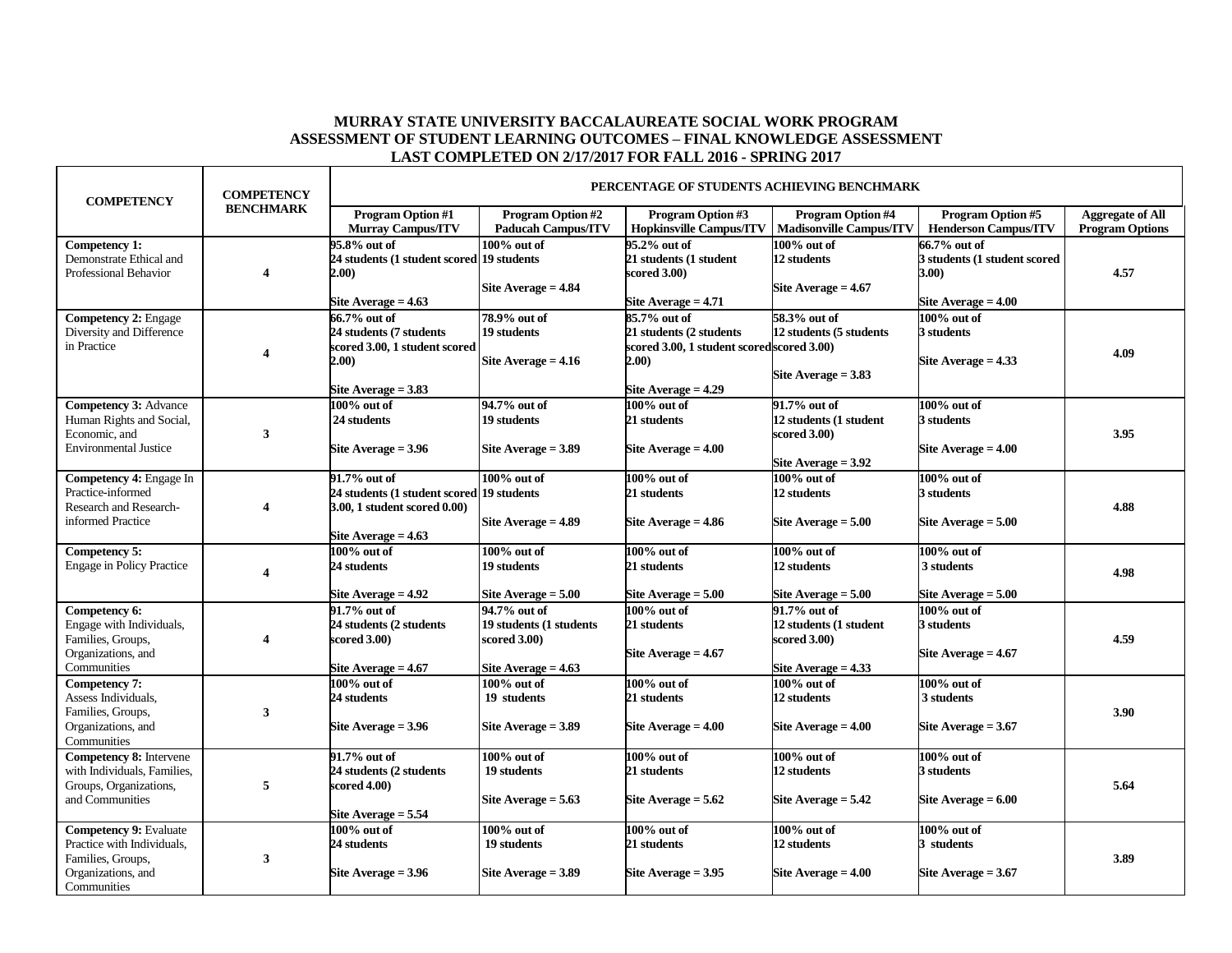## **MURRAY STATE UNIVERSITY BACCALAUREATE SOCIAL WORK PROGRAM ASSESSMENT OF STUDENT LEARNING OUTCOMES – COMBINED KNOWLEDGE AND PRACTICE**

**2016 - 2017**

|                                                                                                                                                     | <b>COMPETENCY</b><br><b>BENCHMARK</b> | PERCENTAGE OF STUDENTS ACHIEVING BENCHMARK                                                                 |                                                        |                                                                                                                        |                                                                                 |                                                                                       |                                                   |  |
|-----------------------------------------------------------------------------------------------------------------------------------------------------|---------------------------------------|------------------------------------------------------------------------------------------------------------|--------------------------------------------------------|------------------------------------------------------------------------------------------------------------------------|---------------------------------------------------------------------------------|---------------------------------------------------------------------------------------|---------------------------------------------------|--|
| <b>COMPETENCY</b>                                                                                                                                   |                                       | <b>Program Option #1</b><br><b>Murray Campus/ITV</b>                                                       | <b>Program Option #2</b><br><b>Paducah Campus/ITV</b>  | Program Option #3<br><b>Hopkinsville Campus/ITV</b>                                                                    | <b>Program Option #4</b><br><b>Madisonville Campus/ITV</b>                      | <b>Program Option #5</b><br>Hendersonville<br>Campus/ITV                              | <b>Aggregate of All</b><br><b>Program Options</b> |  |
| <b>Practice Competency 1:</b><br>Demonstrate Ethical and<br>Professional Behavior                                                                   | 3                                     | 100% out of<br>24 students<br>Site Average = 4.40                                                          | $100\%$ out of<br>15 students<br>Site Average $= 4.32$ | 100% out of<br>19 students<br>Site Average $= 4.61$                                                                    | $100\%$ out of<br>10 students<br>Site Average = 3.88                            | 100% out of<br>3 students<br>Site Average $= 4.67$                                    | 4.38                                              |  |
| <b>Knowledge Competency</b><br>1: Demonstrate Ethical and<br>Professional Behavior                                                                  | 4                                     | 95.8% out of<br>24 students (1 student scored 19 students<br>2.00)<br>Site Average $= 4.63$                | $100\%$ out of<br>Site Average $= 4.84$                | 95.2% out of<br>21 students (1 student<br>scored 3.00)<br>Site Average = 4.71                                          | $100\%$ out of<br>12 students<br>Site Average $= 4.67$                          | 66.7% out of<br>3 students (1 student scored<br><b>3.00)</b><br>Site Average $=$ 4.00 | 4.57                                              |  |
| <b>Combined Practice and</b><br><b>Knowledge Competency</b><br>1: Demonstrate Ethical and<br>Professional Behavior                                  | 3.5                                   | Site Average $= 4.52$                                                                                      | Site Average $= 4.58$                                  | Site Average $= 4.66$                                                                                                  | Site Average $= 4.28$                                                           | Site Average $= 4.34$                                                                 | 4.48                                              |  |
| <b>Practice Competency 2:</b><br><b>Engage Diversity and</b><br>Difference in Practice                                                              | 3                                     | $100\%$ out of<br>24 students<br>Site Average $= 4.16$                                                     | 100 out of<br>15 students<br>Site Average $= 4.24$     | 100% out of<br>19 students<br>Site Average $= 4.26$                                                                    | 90% out of<br>10 students<br>Site Average $= 3.87$                              | 100% out of<br>3 students<br>Site Average $= 4.44$                                    | 4.19                                              |  |
| <b>Knowledge Competency</b><br>2: Engage Diversity and<br>Difference in Practice                                                                    | $\overline{\mathbf{4}}$               | 66.7% out of<br>24 students (7 students<br>scored 3.00, 1 student scored<br>2.00)<br>Site Average $= 3.83$ | 78.9% out of<br>19 students<br>Site Average $= 4.16$   | 85.7% out of<br>21 students (2 students<br>scored 3.00, 1 student scoredscored 3.00)<br>2.00)<br>Site Average $= 4.29$ | 58.3% out of<br>12 students (5 students<br>Site Average $= 3.83$                | 100% out of<br>3 students<br>Site Average $= 4.33$                                    | 4.09                                              |  |
| <b>Combined Practice and</b><br><b>Knowledge Competency</b><br>2: Engage Diversity and<br>Difference in Practice                                    | 3.5                                   | Site Average $=$ 4.0                                                                                       | Site Average $= 4.2$                                   | Site Average $= 4.28$                                                                                                  | Site Average $= 3.85$                                                           | Site Average $= 4.39$                                                                 | 4.14                                              |  |
| <b>Practice Competency 3:</b><br><b>Advance Human Rights</b><br>and Social, Economic, and<br><b>Environmental Justice</b>                           | 3                                     | $100\%$ out of<br>24 students<br>Site Average $=$ 4.06                                                     | $100\%$ out of<br>15 students<br>Site Average $= 4.20$ | 100% out of<br>19 students<br>Site Average $= 4.37$                                                                    | $100\%$ out of<br>10 students<br>Site Average $= 3.80$                          | 100% out of<br>3 students<br>Site Average $= 4.83$                                    | 4.25                                              |  |
| <b>Knowledge Competency</b><br>3: Advance Human Rights<br>and Social, Economic, and<br><b>Environmental Justice</b>                                 | 3                                     | $100\%$ out of<br>24 students<br>Site Average $=$ 3.96                                                     | 94.7% out of<br>19 students<br>Site Average $= 3.89$   | $100\%$ out of<br>21 students<br>Site Average $=$ 4.00                                                                 | 91.7% out of<br>12 students (1 student<br>scored 3.00)<br>Site Average $= 3.92$ | 100% out of<br>3 students<br>Site Average $= 4.00$                                    | 3.95                                              |  |
| <b>Combined Practice and</b><br><b>Knowledge Competency</b><br>3: Advance Human Rights<br>and Social, Economic, and<br><b>Environmental Justice</b> | $\mathbf{3}$                          | Site Average $=4.01$                                                                                       | Site Average $= 4.05$                                  | Site Average $= 4.19$                                                                                                  | Site Average $= 3.86$                                                           | Site Average $= 4.42$                                                                 | 4.1                                               |  |
| <b>Practice Competency 4:</b><br>Engage In Practice-<br>informed Research and<br>Research-informed<br>Practice                                      | 3                                     | $100\%$ out of<br>24 students<br>Site Average $=4.01$                                                      | $100\%$ out of<br>15 students<br>Site Average $= 4.02$ | 100% out of<br>19 students<br>Site Average $= 4.23$                                                                    | 100% out of<br>10 students<br>Site Average $= 3.63$                             | 100% out of<br>3 students<br>Site Average $= 4.11$                                    | 4.00                                              |  |
| Competency 4: Engage In<br>Practice-informed                                                                                                        | $\overline{4}$                        | 91.7% out of                                                                                               | $100\%$ out of<br>19 students                          | 100% out of<br>21 students                                                                                             | 100% out of<br>12 students                                                      | 100% out of<br>3 students                                                             | 4.88                                              |  |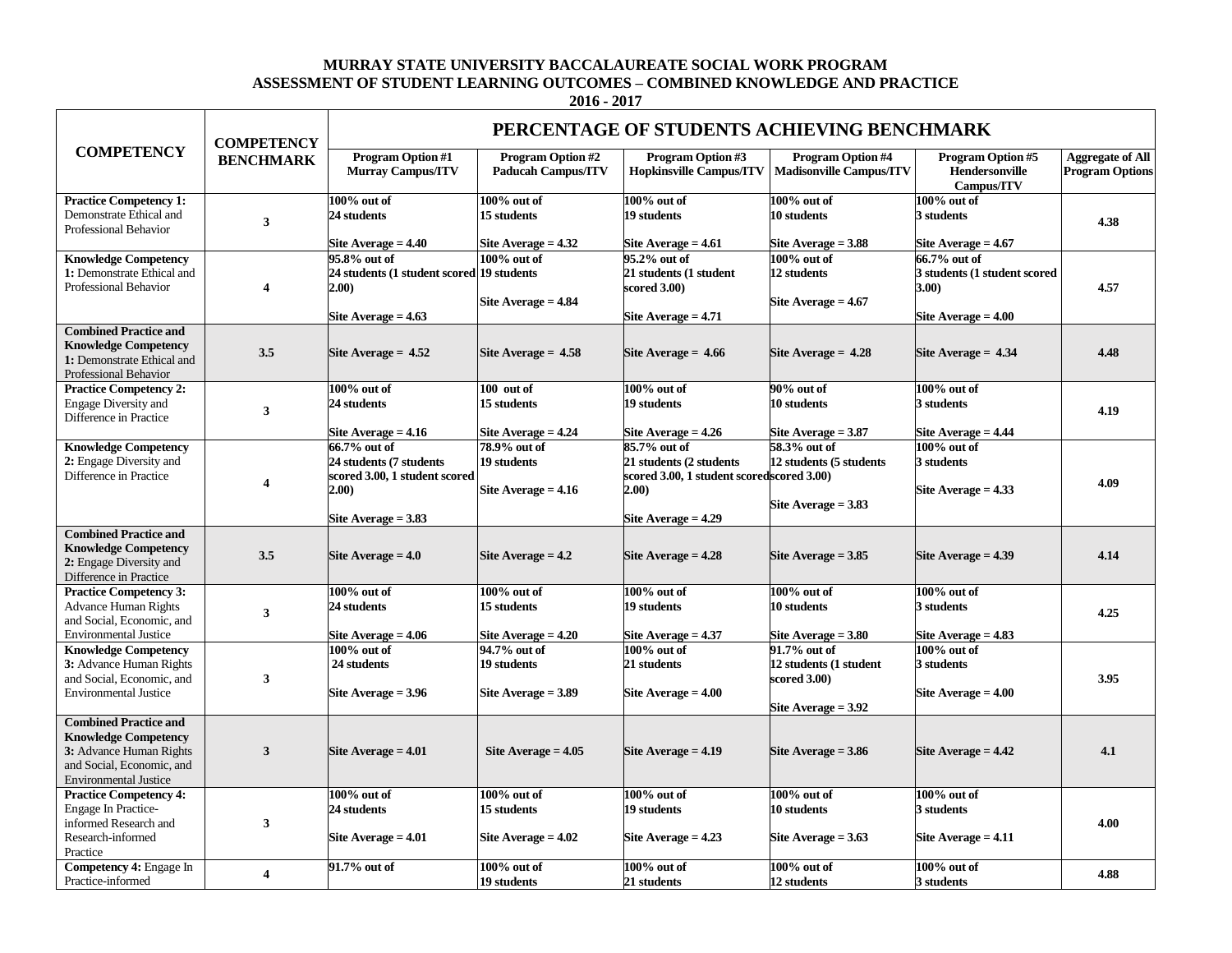| Research and Research-                                                                                                                               |                         | 24 students (1 student scored                                                    |                                                                                     |                                                        |                                                                                 |                                                       |      |
|------------------------------------------------------------------------------------------------------------------------------------------------------|-------------------------|----------------------------------------------------------------------------------|-------------------------------------------------------------------------------------|--------------------------------------------------------|---------------------------------------------------------------------------------|-------------------------------------------------------|------|
| informed Practice                                                                                                                                    |                         | 3.00, 1 student scored 0.00)                                                     | Site Average $= 4.89$                                                               | Site Average $= 4.86$                                  | Site Average $= 5.00$                                                           | Site Average $= 5.00$                                 |      |
|                                                                                                                                                      |                         | Site Average $= 4.63$                                                            |                                                                                     |                                                        |                                                                                 |                                                       |      |
| <b>Combined Practice and</b><br><b>Knowledge Competency</b><br>4: Engage In Practice-<br>informed Research and<br>Research-informed<br>Practice      | 3.5                     | Site Average $= 4.32$                                                            | Site Average $= 4.46$                                                               | Site Average $= 4.55$                                  | Site Average $= 4.32$                                                           | Site Average $= 4.56$                                 | 4.44 |
| <b>Practice Competency 5:</b><br><b>Engage in Policy Practice</b>                                                                                    | $\mathbf{3}$            | 100% out of<br>23 students<br>Site Average $= 4.07$                              | 100% out of<br>15 students<br>Site Average $= 4.17$                                 | $100\%$ out of<br>19 students<br>Site Average $= 4.34$ | 100% out of<br>10 students<br>Site Average $= 3.75$                             | $100\%$ out of<br>3 students<br>Site Average $= 4.33$ | 4.13 |
| <b>Knowledge Competency</b><br>5:<br><b>Engage in Policy Practice</b>                                                                                | $\overline{\mathbf{4}}$ | 100% out of<br>24 students<br>Site Average = 4.92                                | $100\%$ out of<br>19 students<br>Site Average $= 5.00$                              | 100% out of<br>21 students<br>Site Average $= 5.00$    | 100% out of<br>12 students<br>Site Average $= 5.00$                             | $100\%$ out of<br>3 students<br>Site Average $= 5.00$ | 4.98 |
| <b>Combined Practice and</b><br><b>Knowledge Competency</b><br>5: Engage in Policy<br>Practice                                                       | 3.5                     | Site Average $= 4.50$                                                            | Site Average $= 4.59$                                                               | Site Average $= 4.67$                                  | Site Average $= 4.38$                                                           | Site Average $= 4.67$                                 | 4.56 |
| <b>Practice Competency 6:</b><br>Engage with Individuals,<br>Families, Groups,<br>Organizations, and<br>Communities                                  | $\mathbf{3}$            | 100% out of<br>23 students<br>Site Average $= 4.41$                              | 100% out of<br>15 students<br>Site Average $= 4.33$                                 | 100% out of<br>19 students<br>Site Average $= 4.47$    | 100% out of<br>10 students<br>Site Average $= 4.00$                             | $100\%$ out of<br>3 students<br>Site Average $= 4.50$ | 4.34 |
| <b>Knowledge Competency</b><br>6:<br>Engage with Individuals,<br>Families, Groups,<br>Organizations, and<br>Communities                              | $\overline{\mathbf{4}}$ | 91.7% out of<br>24 students (2 students<br>scored 3.00)<br>Site Average $=$ 4.67 | 94.7% out of<br>19 students (1 students<br>scored $3.00$ )<br>Site Average $= 4.63$ | $100\%$ out of<br>21 students<br>Site Average $= 4.67$ | 91.7% out of<br>12 students (1 student<br>scored 3.00)<br>Site Average $= 4.33$ | $100\%$ out of<br>3 students<br>Site Average $= 4.67$ | 4.59 |
| <b>Combined Practice and</b><br><b>Knowledge Competency</b><br>6: Engage with Individuals,<br>Families, Groups,<br>Organizations, and<br>Communities | 3.5                     | Site Average $= 4.54$                                                            | Site Average $= 4.48$                                                               | Site Average $= 4.57$                                  | Site Average $= 4.17$                                                           | Site Average $= 4.59$                                 | 4.47 |
| <b>Practice Competency 7:</b><br>Assess Individuals,<br>Families, Groups,<br>Organizations, and<br>Communities                                       | $\mathbf{3}$            | $100\%$ out of<br>24 students<br>Site Average $= 4.19$                           | $100\%$ out of<br>15 students<br>Site Average $= 4.12$                              | $100\%$ out of<br>19 students<br>Site Average $= 4.41$ | $100\%$ out of<br>10 students<br>Site Average $= 3.80$                          | 100% out of<br>3 students<br>Site Average $= 4.17$    | 4.14 |
| <b>Knowledge Competency</b><br>7:<br>Assess Individuals,<br>Families, Groups,<br>Organizations, and<br>Communities                                   | 3                       | 100% out of<br>24 students<br>Site Average $= 3.96$                              | 100% out of<br>19 students<br>Site Average $= 3.89$                                 | $100\%$ out of<br>21 students<br>Site Average $=4.00$  | 100% out of<br>12 students<br>Site Average $= 4.00$                             | $100\%$ out of<br>3 students<br>Site Average $= 3.67$ | 3.90 |
| <b>Combined Practice and</b><br><b>Knowledge Competency</b><br>7: Assess Individuals,<br>Families, Groups,<br>Organizations, and<br>Communities      | $\mathbf{3}$            | Site Average $= 4.08$                                                            | Site Average $= 4.01$                                                               | Site Average $= 4.21$                                  | Site Average $= 3.90$                                                           | Site Average $= 3.92$                                 | 4.02 |